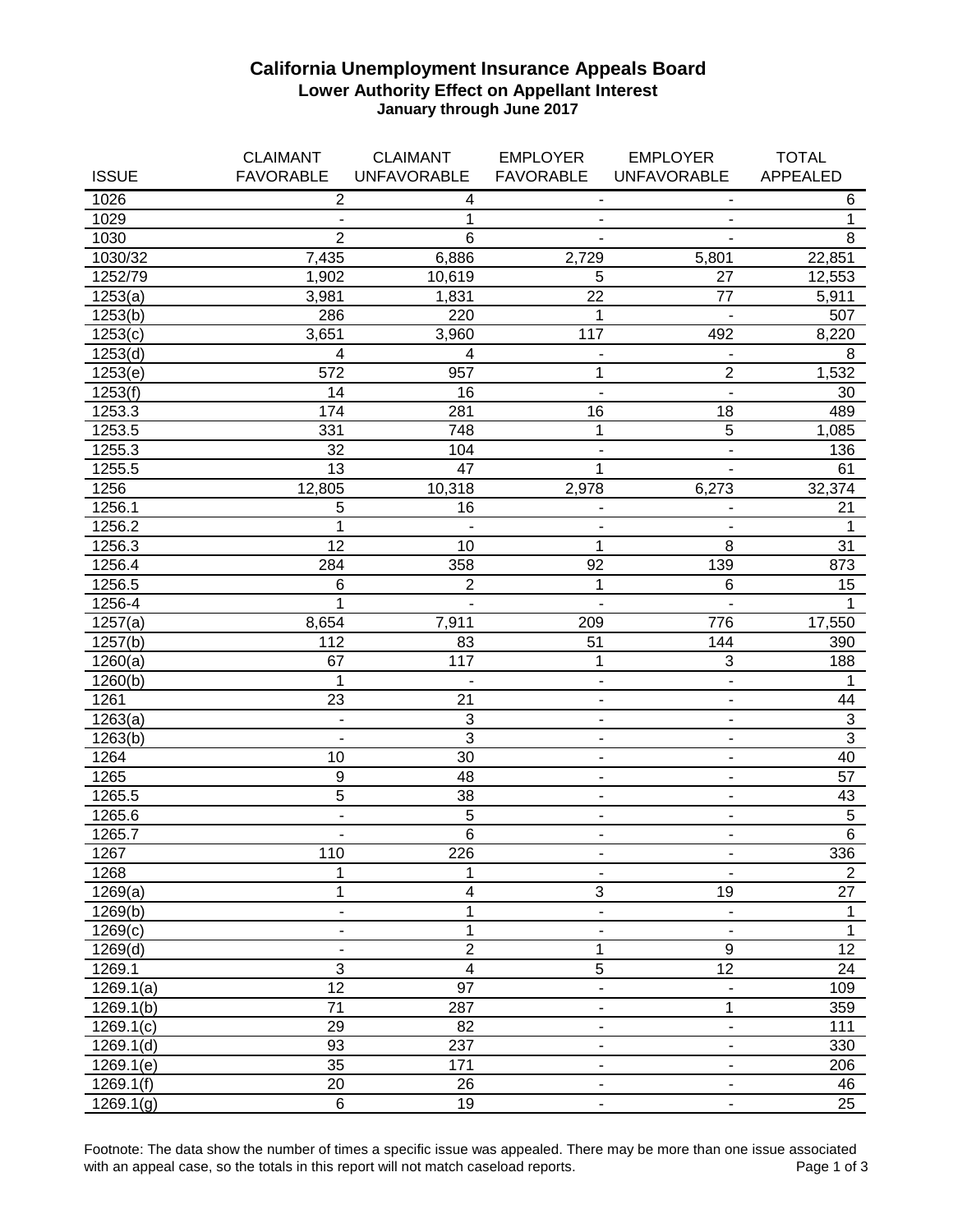## **California Unemployment Insurance Appeals Board Lower Authority Effect on Appellant Interest January through June 2017**

|                            | <b>CLAIMANT</b>          | <b>CLAIMANT</b>           | <b>EMPLOYER</b>              | <b>EMPLOYER</b>              | <b>TOTAL</b>   |
|----------------------------|--------------------------|---------------------------|------------------------------|------------------------------|----------------|
| <b>ISSUE</b>               | <b>FAVORABLE</b>         | <b>UNFAVORABLE</b>        | <b>FAVORABLE</b>             | <b>UNFAVORABLE</b>           | APPEALED       |
| 1269.1(H)                  | $\overline{2}$           |                           |                              |                              | $\overline{2}$ |
| 1271(a)                    | 321                      | 716                       | 8                            | 38                           | 1,083          |
| 1271(b)                    | $\overline{c}$           | 23                        | $\blacksquare$               |                              | 25             |
| 1273                       | 1                        | 1                         | $\overline{\phantom{a}}$     |                              | $\overline{2}$ |
| 1275                       | 26                       | 94                        | $\overline{\phantom{a}}$     | $\boldsymbol{2}$             | 122            |
| 1275(a)                    | 18                       | 58                        | $\overline{\phantom{a}}$     | $\overline{\phantom{a}}$     | 76             |
| 1275(b)                    | 10                       | 31                        | $\overline{\phantom{a}}$     |                              | 41             |
| 1276                       |                          | 11                        | ÷                            |                              | 11             |
| 1277                       | 249                      | 1,008                     | $\blacksquare$               | ۰                            | 1,257          |
| 1279.5                     | $\,6$                    | 28                        | $\qquad \qquad \blacksquare$ | 1                            | 35             |
| 1280                       | $\blacksquare$           | 3                         | $\blacksquare$               | $\blacksquare$               | $\overline{3}$ |
| 1281                       | 23                       | 96                        | $\blacksquare$               | ۰                            | 119            |
| $\sqrt{128}1(a)$           | $\blacksquare$           | 3                         | $\blacksquare$               | ۰                            | $\overline{3}$ |
| 1281(b)                    | $\boldsymbol{2}$         | 35                        | $\blacksquare$               | $\overline{\phantom{a}}$     | 37             |
| 1281(d)                    | $\Box$                   | 1                         | $\overline{\phantom{a}}$     | $\blacksquare$               | 1              |
| 13004                      | $\overline{2}$           | $\ensuremath{\mathsf{3}}$ | 6                            | $\overline{7}$               | 18             |
| 13009                      | $\overline{2}$           | $\overline{a}$            | $\overline{\mathbf{4}}$      | $\overline{3}$               | $\overline{9}$ |
| 1326.5                     | 583                      | 507                       | $\blacksquare$               | $\overline{\phantom{a}}$     | 1,090          |
| 1329.1                     | 35                       | 40                        | $\blacksquare$               | -                            | 75             |
| 1331                       | 1                        |                           | $\blacksquare$               | -                            | 1              |
| 1332                       |                          | 1                         | $\overline{\phantom{a}}$     | ٠                            | 1              |
| 1375                       | 8,004                    | 7,927                     | $\blacksquare$               | -                            | 15,931         |
| 1375.1                     | 6,746                    | 6,690                     | $\blacksquare$               | ä,                           | 13,436         |
| 1375.5                     | 4                        | $\overline{2}$            | $\blacksquare$               |                              | 6              |
| 1375-1                     | 40                       | 34                        | $\overline{\phantom{a}}$     |                              | 74             |
| 1379                       | 1                        | $\blacksquare$            | $\overline{\phantom{a}}$     | $\qquad \qquad \blacksquare$ | 1              |
| 1379(b)                    | 1                        | $\overline{\phantom{0}}$  | $\overline{\phantom{a}}$     | $\overline{\phantom{0}}$     | 1              |
| 1382                       | $\overline{\phantom{a}}$ | 5                         | $\overline{\phantom{a}}$     | ۰                            | $\overline{5}$ |
| 201/202                    | $\overline{\phantom{a}}$ | 8                         | $\overline{\phantom{a}}$     | $\blacksquare$               | $\overline{8}$ |
| 2707.5                     | $\blacksquare$           | 1                         | $\blacksquare$               | $\blacksquare$               | 1              |
| $\sqrt{4001(b)(2)}$        | $\blacksquare$           | 1                         | $\blacksquare$               | -                            | 1              |
| $\overline{4001(h)}(1)(A)$ | $\blacksquare$           | 1                         | $\overline{\phantom{a}}$     | -                            | 1              |
| 4001(h)(1)(B)              |                          | 5                         |                              |                              | $\,$ 5 $\,$    |
| 4001(h)(1)(C)              | $\overline{\phantom{a}}$ | 5                         | $\blacksquare$               | $\blacksquare$               | $\overline{5}$ |
| 4001(h)(1)(D)              |                          | 5                         |                              |                              | 5              |
| $\sqrt{4001(i)(1)}$ (B)    |                          | 1                         |                              |                              | 1              |
| 4007(a)                    |                          | $\overline{2}$            |                              | -                            | $\overline{2}$ |
| 4007(a)(1)                 | $\blacksquare$           | $\overline{3}$            | $\blacksquare$               | ٠                            | $\overline{3}$ |
| 4007(b)                    |                          | $\overline{\mathbf{4}}$   |                              |                              | $\overline{4}$ |
| 4304-1                     | 1                        |                           | 3                            | $\overline{\mathbf{c}}$      | 6              |
| 601                        | $\overline{11}$          | 24                        | $\overline{2}$               | $\overline{7}$               | 44             |
| 601.5                      |                          |                           |                              | 1                            | 1              |
| 602                        | 18                       | 31                        | $\overline{2}$               | 1                            | 52             |
| 603                        | 13                       | 19                        | $\mathbf{1}$                 | 1                            | 34             |
| 604                        | $\blacksquare$           | 1                         | $\blacksquare$               | ٠                            | 1              |
| 606.5                      | 1                        | $\blacksquare$            | $\overline{\phantom{a}}$     | $\overline{c}$               | $\mathbf{c}$   |
| 610                        | $\blacksquare$           | $\sqrt{3}$                | $\blacksquare$               | $\overline{\phantom{a}}$     | $\frac{3}{3}$  |
| 617.11                     | $\mathbf 1$              | $\overline{2}$            | $\blacksquare$               | $\blacksquare$               |                |

Footnote: The data show the number of times a specific issue was appealed. There may be more than one issue associated<br>Page 2 of 3 with an appeal case, so the totals in this report will not match caseload reports.